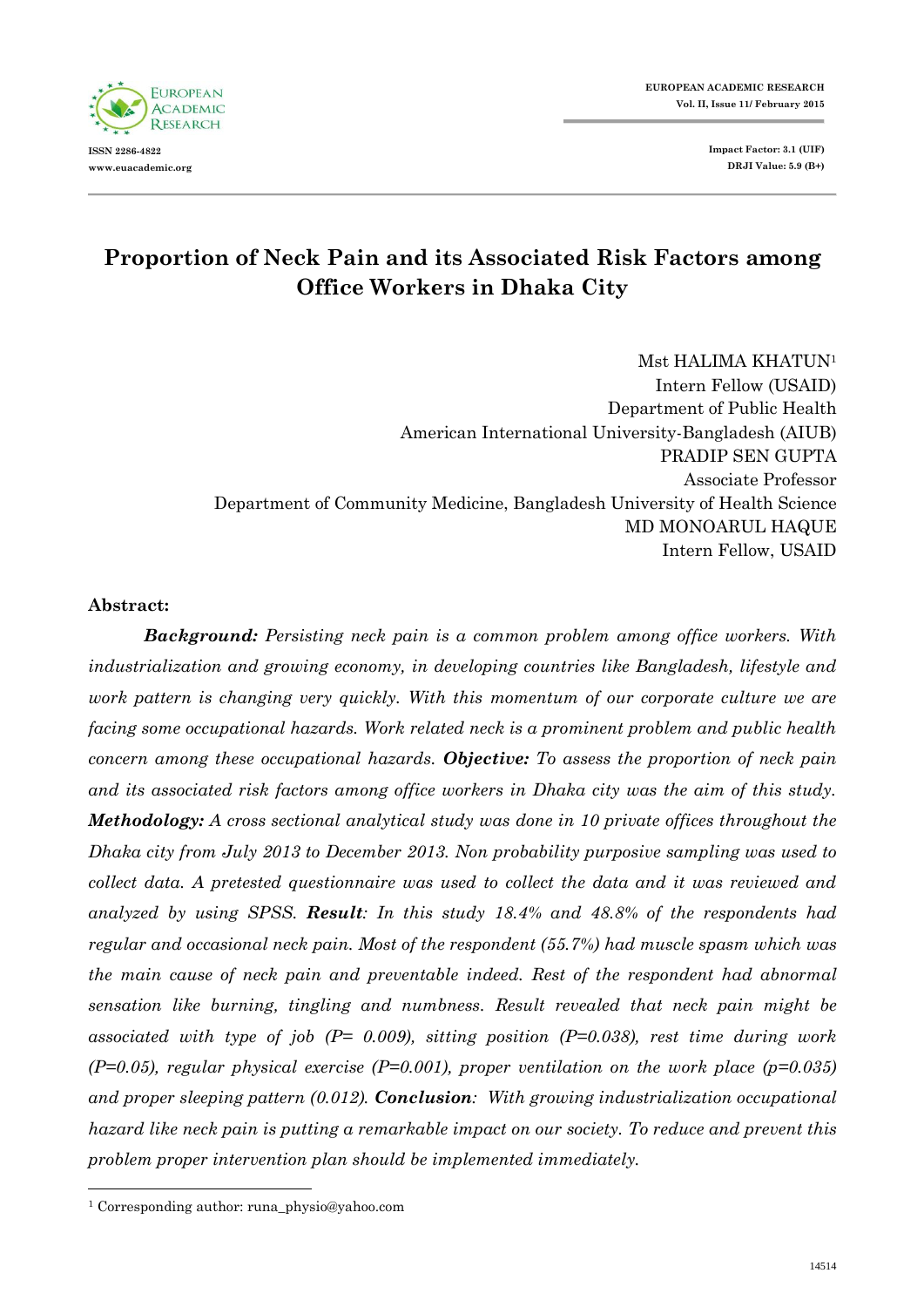**Key words:** Neck pain, Risk factor, Office worker

#### **Background**

Neck pain is a common problem, with two-thirds of the population having neck pain at some point in their lives [1]. Neck pain may arise due to muscular tightness in both the neck and upper back, and pinching of the nerves emanating from the cervical vertebrae. Work related neck disorders are common problems in office workers, especially among those who are intensive computer users [4-11]. The worldwide trend is for people to use computers for longer periods daily, due to increased computer-based tasks at work as well as during leisure activities. Introduction of the computer into the workplace has meant changes in work organization, and a different use of worker physical and mental potential. It is generally agreed that the etiology of work related neck disorders is multi-dimensional which is associated with, and influenced by, a complex array of individual, physical and psychosocial factors. Among these various risk factors, work-related psychosocial factors appear to play a major role. According to Ariëns et al. [2] work-related psychosocial variables may include aspects of the work content, organization, and interpersonal relationships at work, finances and economics. Now a day neck and shoulder pain is a very common phenomenon among office workers in Bangladesh. With the growing field of corporate world in developing country like us, problem like neck pain is a prominent public health issue. There is not available published data in this area in Bangladesh perspective on my research topic. That's why I have selected this topic to find out the present situation in Dhaka city specially to estimate the proportion of neck and shoulder pain among office workers and to determine the relevant factors like posture, time duration of desk work, ergonomics and other physical and psychosocial factors influencing the neck pain. Findings of this study might help to formulate preventive measure in addressing this burning issue.

#### **Methods**

Study design: Analytical type of cross sectional study was conducted among office workers in 10 companies consisting of 30-100 employees throughout Dhaka city.

Study area: Companies recruited for the survey was located throughout Dhaka city. This is largest city in Bangladesh with abundant number of national and multinational commercial offices in the country. Ten private offices were selected for data collection throughout Dhaka city.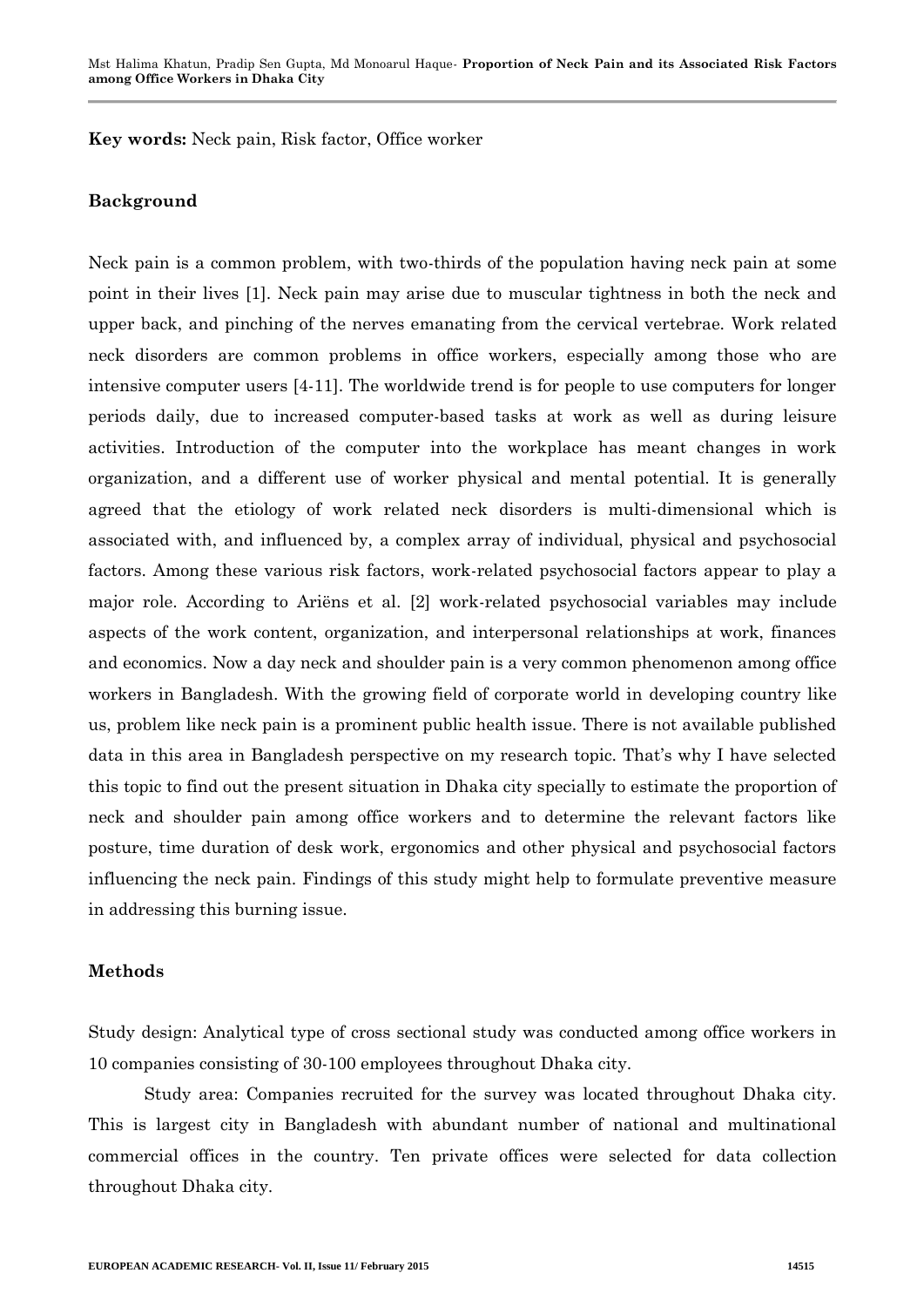Study period: It was conducted from July 2013 to December 2013.

Selection of study participant: Office workers working for prolonged sitting position and computer users in ten companies throughout Dhaka city.

- $\geq$  Study unit suppose to be office worker who work in prolong sitting position
- Male and female office workers aged between 18-60 years
- $\triangleright$  Work for at least 20 hours per week
- $\triangleright$  Not involved in any other paid work beside the present job
- $\triangleright$  Working for at least 6 months in their current job
- $\triangleright$  Willing to participate voluntarily for this study.

Sampling technique: Non probability purposive sampling technique was used for data collection.

Data collection instrument: A pretested questionnaire was developed to collect data from the respondent. Questionnaire included both close and open ended questions and included question related to socio demographic status, lifestyle factors, work related factors and psychological factors.

Data analysis and interpretation: After collection of data, all interviewed questionnaire were checked for its completeness, correctness and internal consistency to exclude missing or inconsistent data. Corrected data were entered into the computer. The data were analyzed by using the statistical software named SPSS (Statistical Package for Social Science).

Ethical Issues: Ethical clearance for this study was obtained from individual institutions. A letter which described survey in details was attached to the questionnaire (Consent form).The aims and objectives of the study were explained to each participant and written informed consent was obtained before beginning each interview. All personal identifiers of the study notes and tapes were kept confidential and destroyed once the study was completed.

#### **Results**

#### **Socio demographic distribution of the participants**

Age of the respondent was represented by the bar graph in figure 1. More than half of the respondents (53.1%) were from the age group of 20-30 years followed by the age group 30- 40years. In table 1 frequency distribution according to the sex of the participants were shown. Most of the respondents were male and the percentage of male was 73.9% which was near 3 quarter of the total sample. Highest group of people completed their post graduation (48.8%) followed by bachelor 43% and rest of them completed higher secondary or lower.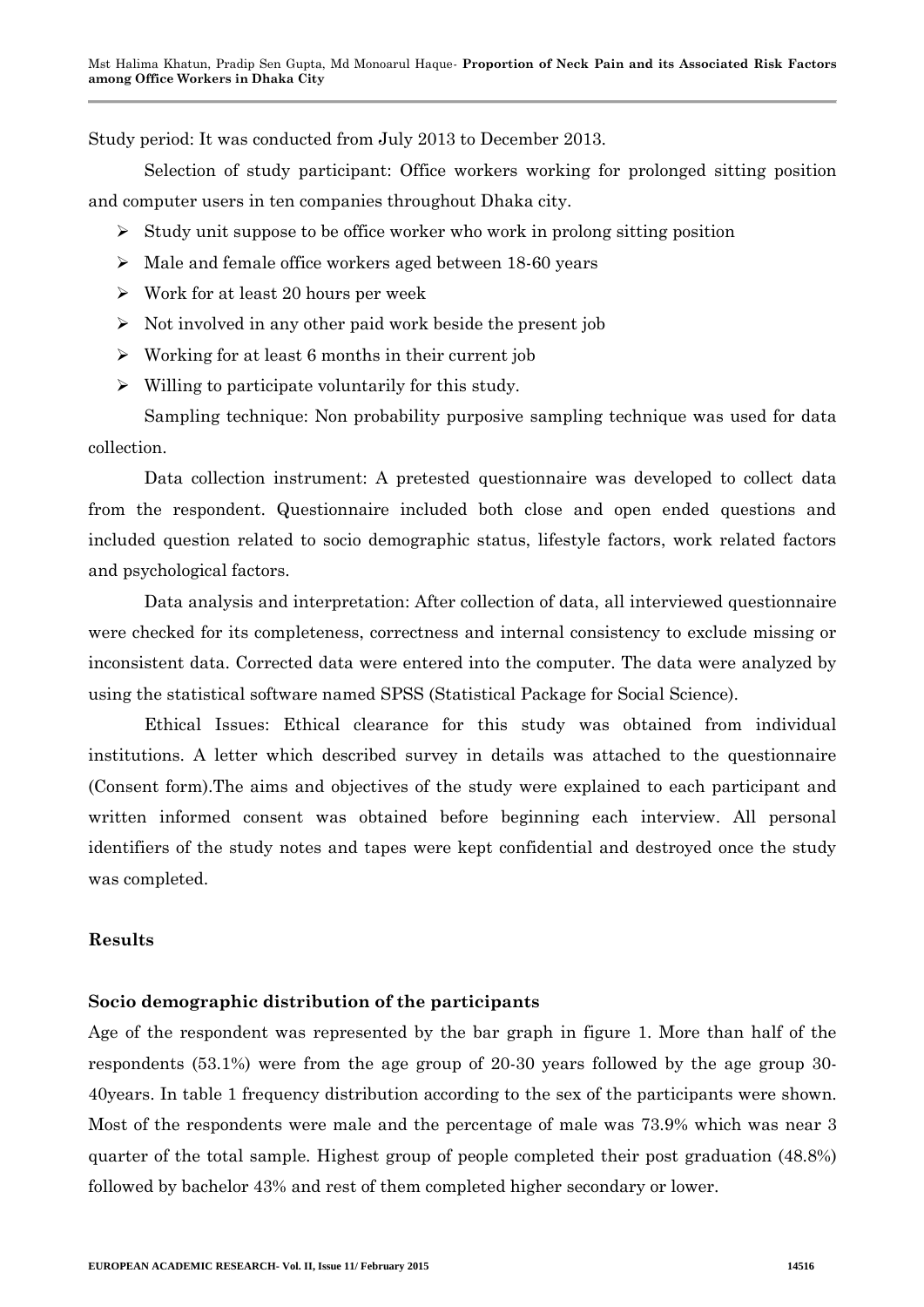

**Figure 1: Age distribution of the participants**

|  |  |  | Table 1: Distribution of the respondents according to sex |  |
|--|--|--|-----------------------------------------------------------|--|
|  |  |  |                                                           |  |

| Sex    | Frequency | Percent |
|--------|-----------|---------|
| Male   | 153       | 73.9    |
| Female | 54        | 26.1    |
| Total  | 207       | 100.0   |

#### **Table 2: Distribution of the respondents according to education level**

| <b>Education</b> status | Frequency | Percent |
|-------------------------|-----------|---------|
| Secondary               | 4         | $1.9\,$ |
| Higher secondary        | 13        | 6.3     |
| Bachelor                | 89        | 43.0    |
| Masters or higher       | 101       | 48.8    |
| Total                   | 207       | 100.0   |
|                         |           |         |

#### **Table 3: Type of job of the participants**

| Type of job    | Frequency | Percent |
|----------------|-----------|---------|
| Clerical       | 51        | 24.6    |
| Administrative | 95        | 45.9    |
| Both           | 61        | 29.5    |
| Total          | 207       | 100.0   |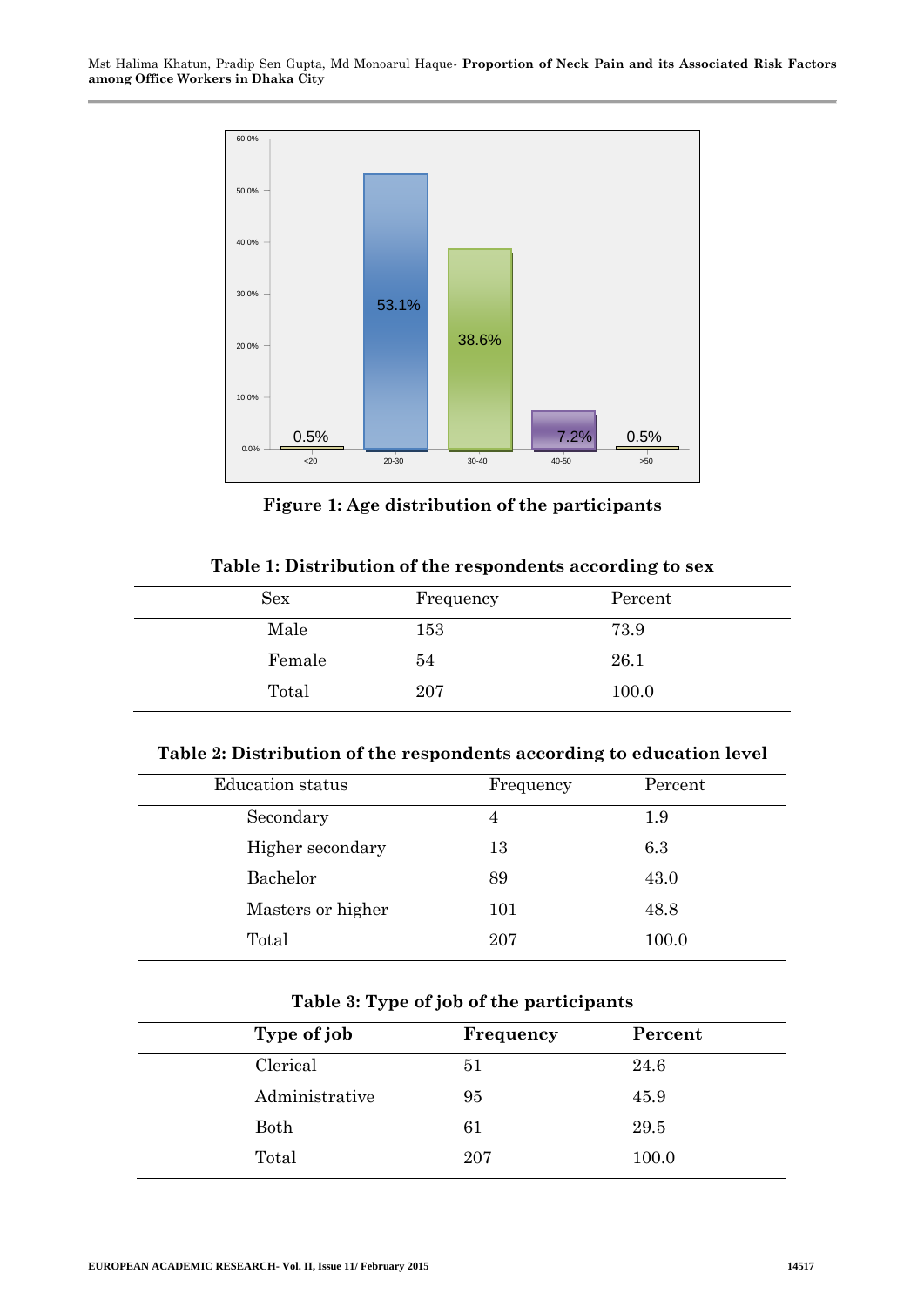From above table 45.9% respondent was from administrative job followed by the percentage of respondent doing both clerical and administrative job 29.5%. About 24.6% respondents do clerical job.

**Table 4: Distribution of respondent according to maintain sitting posture during work**

| <b>Maintain sitting posture</b> | Frequency | Percent |
|---------------------------------|-----------|---------|
| $\operatorname{Yes}$            | 179       | 86.5    |
| No                              | 4         | $1.9\,$ |
| sometimes                       | 24        | 11.6    |
| Total                           | 207       | 100.0   |

From table 86.55% people maintained sitting position constantly during work and 1.9% did not need work in sitting position remaining respondent maintain sitting position only a portion of time during work.



**Figure 2: Distribution of neck pain**

Among them 22.22% office workers experienced neck pain on regular basis and 52.22% of the respondent sometimes. About 25.6% respondents did not suffer any neck pain.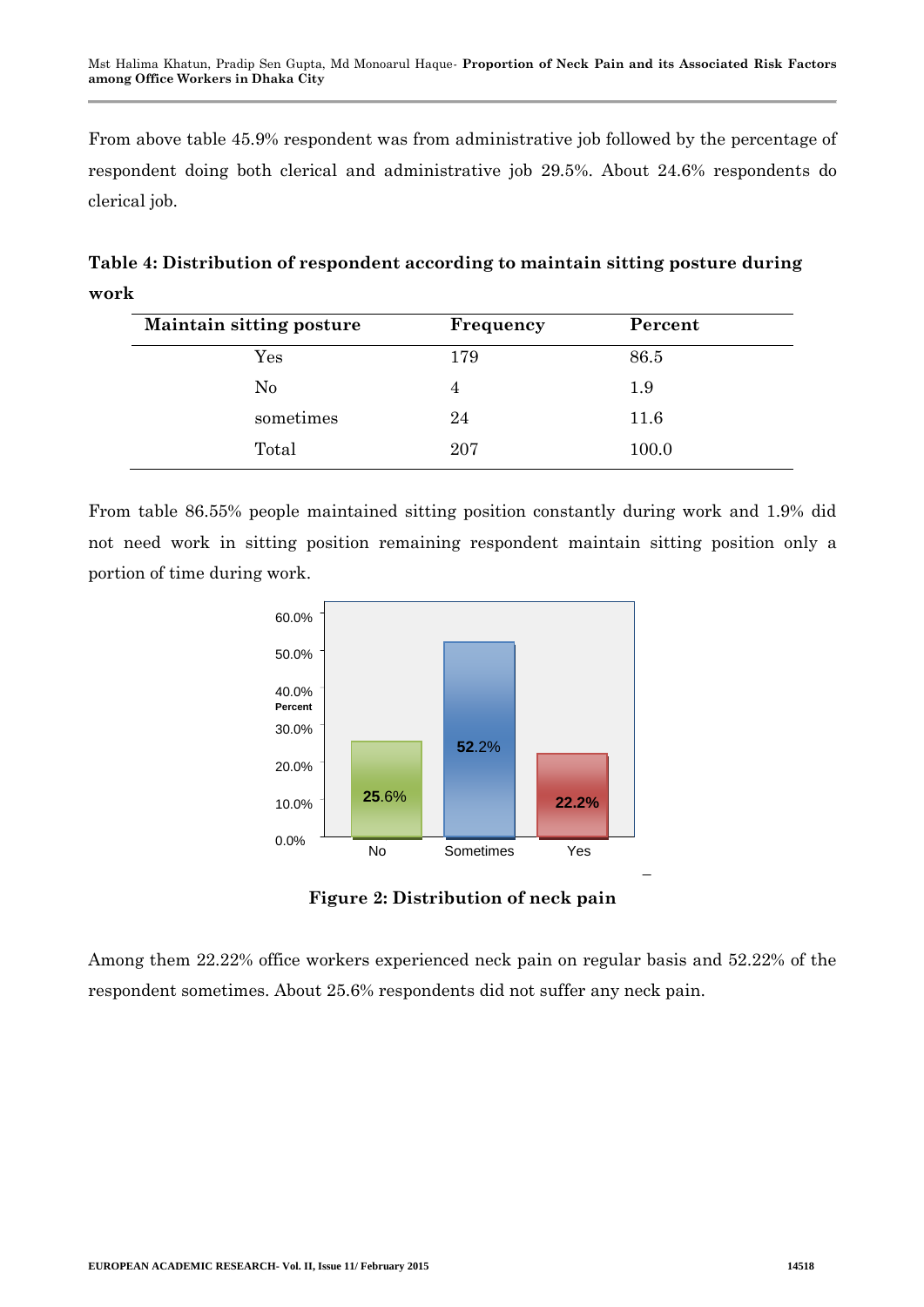Mst Halima Khatun, Pradip Sen Gupta, Md Monoarul Haque*-* **Proportion of Neck Pain and its Associated Risk Factors among Office Workers in Dhaka City**



**Figure 3: Type of pain**

More than half of the respondents (55.7%) suffered from neck pain with muscle spasm which was mainly occurred due to over fatigue of the muscles and can be reduce by taking short break in between the work hour. Another 40% of the respondents reported tingling, numbness and burning sensation as a quality of pain which might be due to the neural problem they had developed.

**Table 5: Association between jobs related factor and neck pain**

|                 |                | Neck pain status |           |     | Total |
|-----------------|----------------|------------------|-----------|-----|-------|
|                 |                | no               | sometimes | yes |       |
| Type of job of  | Clerical       | 24               | 15        | 12  | 51    |
| the participant |                |                  |           |     |       |
|                 | Administrative | 25               | 50        | 20  | 95    |
|                 | Both           | 19               | 36        | 6   | 61    |
| Total           |                | 68               | 101       | 38  | 207   |

#### **Chi-Square Tests**

|                    | Value     | df | Asymp. Sig. (2-sided) |
|--------------------|-----------|----|-----------------------|
| Pearson Chi-Square | 13.475(a) |    | $\,0.009\,$           |

Association between type of job and neck pain was calculated from the cross tabulation by Chi square test where Chi square value showed a highly significant relation with a P value of 0.009. Respondent working in administrative area are more prone to having neck pain.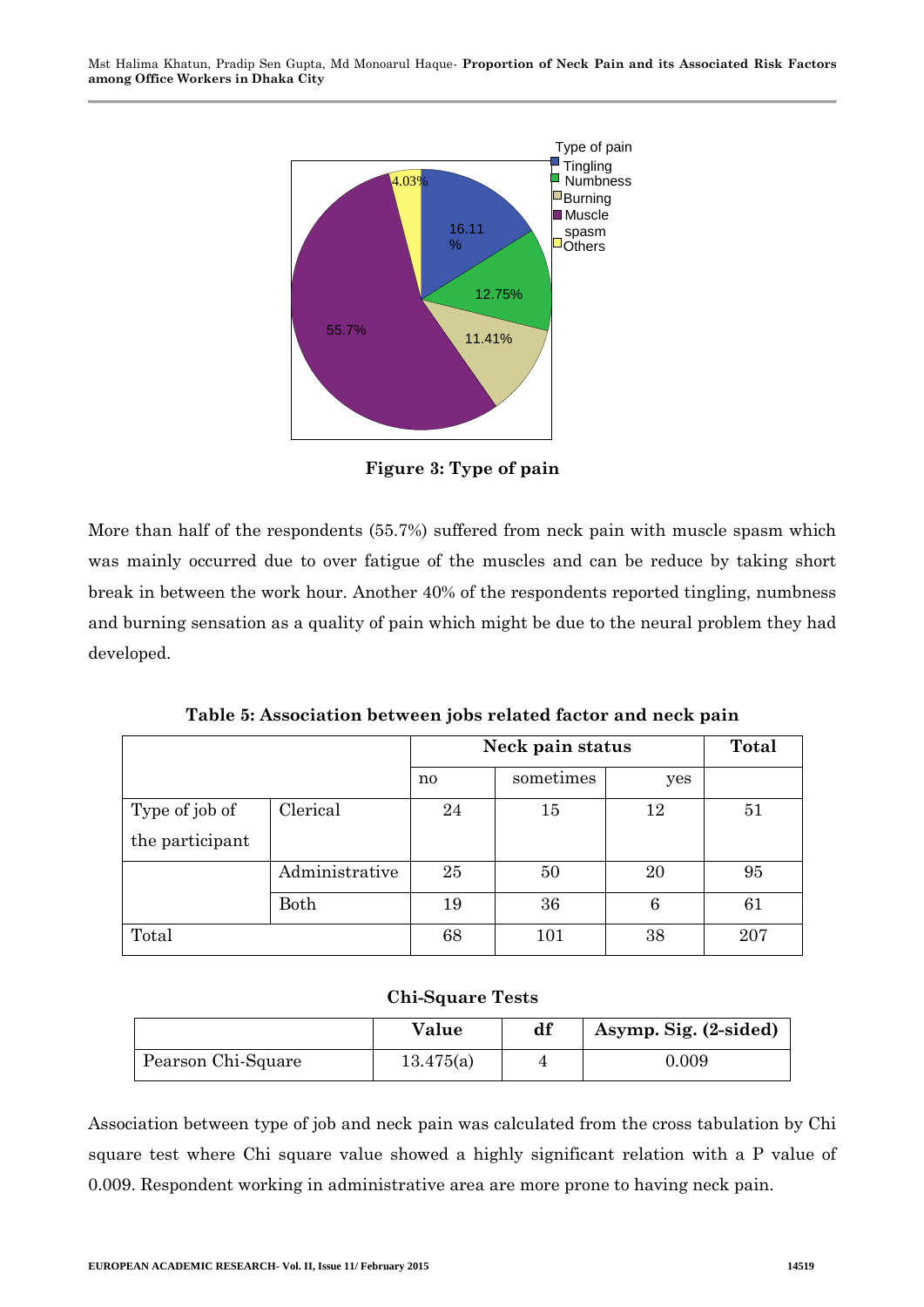|                 |           | Neck pain status | Total     |                      |     |
|-----------------|-----------|------------------|-----------|----------------------|-----|
|                 |           | N <sub>0</sub>   | Sometimes | $\operatorname{Yes}$ |     |
| Sitting posture | yes       | 58               | 86        | 35                   | 179 |
| during work     | no        | 4                |           |                      |     |
|                 | sometimes | 6                | $15\,$    | 3                    | 24  |
| Total           |           | 68               | 101       | 38                   | 207 |

## **Table 6: Sitting posture during work and neck pain status**

### **Chi-Square Tests**

|                    | Value     | df | Asymp. Sig. (2-sided) |
|--------------------|-----------|----|-----------------------|
| Pearson Chi-Square | 10.170(a) |    | ${0.038}$             |

Sitting posture during work showed significant association with neck pain which was calculated by Chi square test and have a P value of 0.038.

| Table 7: Regular exercise and neck pain status |  |  |  |
|------------------------------------------------|--|--|--|
|------------------------------------------------|--|--|--|

|                  |     | Neck pain status |           |        | Total |
|------------------|-----|------------------|-----------|--------|-------|
|                  |     | $\rm No$         | Sometimes | Yes    |       |
| Regular exercise | yes | $15\,$           |           | $13\,$ | 34    |
|                  | no  | 53               | 95        | 25     | 173   |
| Total            |     | 68               | 101       | 38     | 207   |

## **Chi-Square Tests**

|                    | Value  | df | Asymp. Sig. (2-sided) |
|--------------------|--------|----|-----------------------|
| Pearson Chi-Square | 18.417 |    | $0.001\,$             |

Association between exercise and neck pain revealed a highly significant association with a p value of 0.0001. Regular exercise might reduce the risk of having neck pain.

## **Discussion**

Musculoskeletal disorders are the most common type of work-related ill-health problem in Great Britain. Apart from their impact on health, the symptoms of Musculoskeletal Disorders (MSDs) may affect the productivity of those sufferers. This issue has been addressed mostly by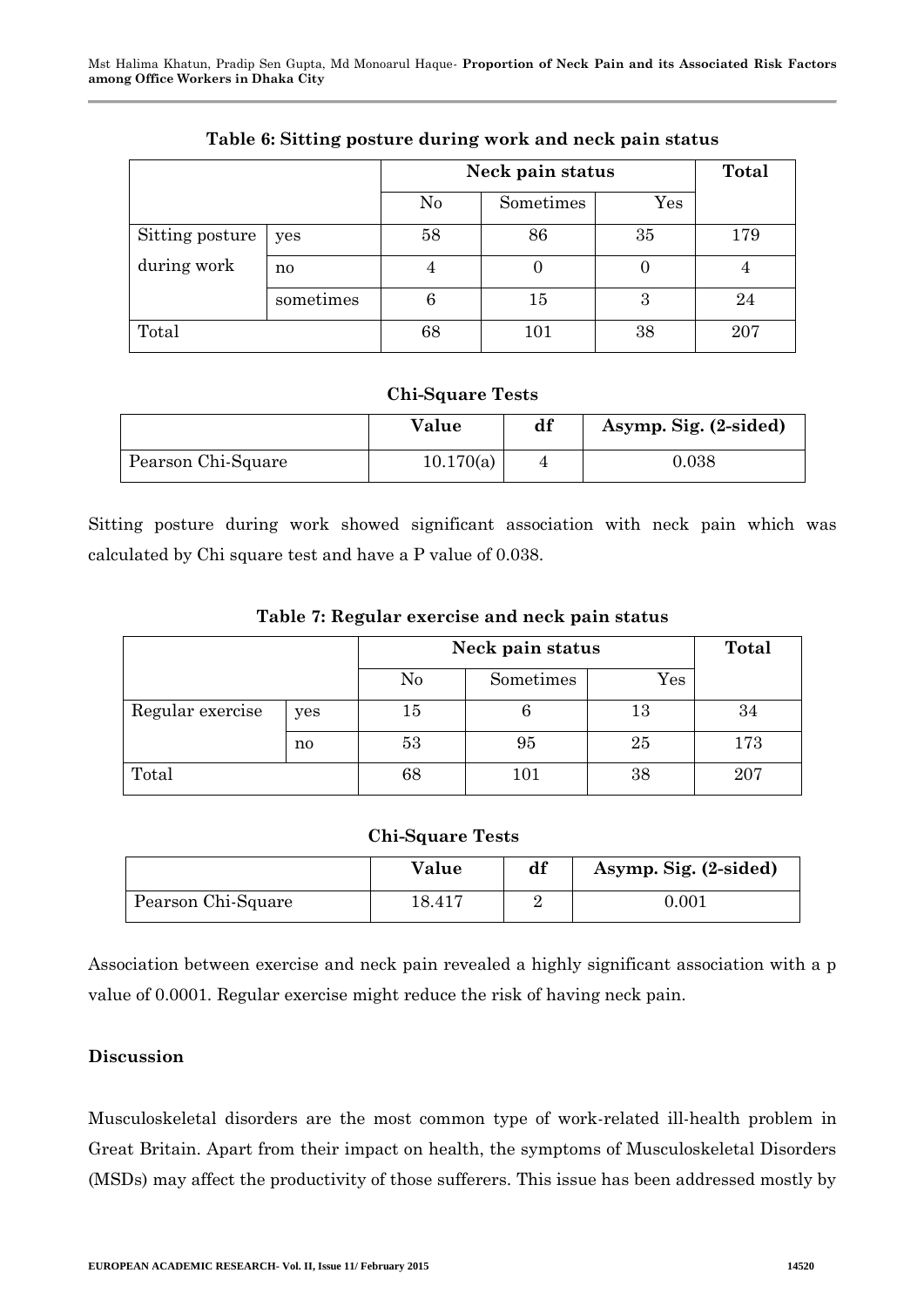considering the sickness-absence records as outcomes. However, the effects of the symptoms when the workers are present at work have received little attention [12]. Bangladesh is a developing country and the industrialization process is also getting momentum. Now a day's, various types of occupational health problems are increasing due to rapid industrialization and mechanization. Use of computer is tremendously increasing in our country. Government is also encouraging people to increase its use and to develop the qualitative improvement. Foreign organizations including most of the government organization and private organizations are using computer in the country. So, every day more people are coming in contact with the system [3]. In study main objective was to find the burden of neck pain among office workers and to correlate the risk factors so that preventive measure can be taken to reduce the occupational hazards. In a study conducted by Cagnie, B.; Danneels to see the 12 month prevalence of neck pain in office workers revealed 45.5% prevalence of neck pain. Multivariate analysis revealed that women had an almost two-fold risk compared with men  $(OR = 1.95, 95\% \text{ CI } 1.22-3.13)$ . The odds ratio for age indicates that persons older than 30 years have 2.61 times more chance of having neck pain than younger individuals  $(OR = 2.61)$ . 95% CI 1.32–3.47). Being physically active decreases the likelihood of having neck pain (OR = 1.85, 95% CI 1.14–2.99). Significant associations were found between neck pain and often holding the neck in a forward bent posture for a prolonged time  $(OR = 2.01, 95\% \text{ CI } 1.20-3.38)$ , often sitting for a prolonged time  $(OR = 2.06, 95\% \text{ CI } 1.17-3.62)$  and often making the same movements per minute  $(OR = 1.63, 95\% \text{ CI } 1.02-2.60)$ . Mental tiredness at the end of the workday (OR = 2.05, 95% CI 1.29–3.26) and shortage of personnel (OR = 1.71, 95% CI 1.06– 2.76) were significantly associated with neck pain. In this study 18.4% of the respondents had regular neck pain and 48.8% had occasional neck pain. In addition 25.6% had regular neck pain and 52.2% had neck pain occasionally. To see the association of neck pain socio demographic factors, lifestyle related factors, psychological factors, and work related factors calculated chi square revealed association between type of job and neck pain (P= 0.009), sitting position and neck pain (P=0.038), exercise and pain (P=0.001).

#### **Conclusion**

From the findings of the study we can conclude that with growing industrialization occupational hazard like neck pain is also putting a remarkable impact on the society. To reduce the problem and this public health issue and gain maximum productivity from the employee, company should take some policy and preventive measure should be introduce to reduce the risk factors. Prolonged sitting position might be associated with neck pain which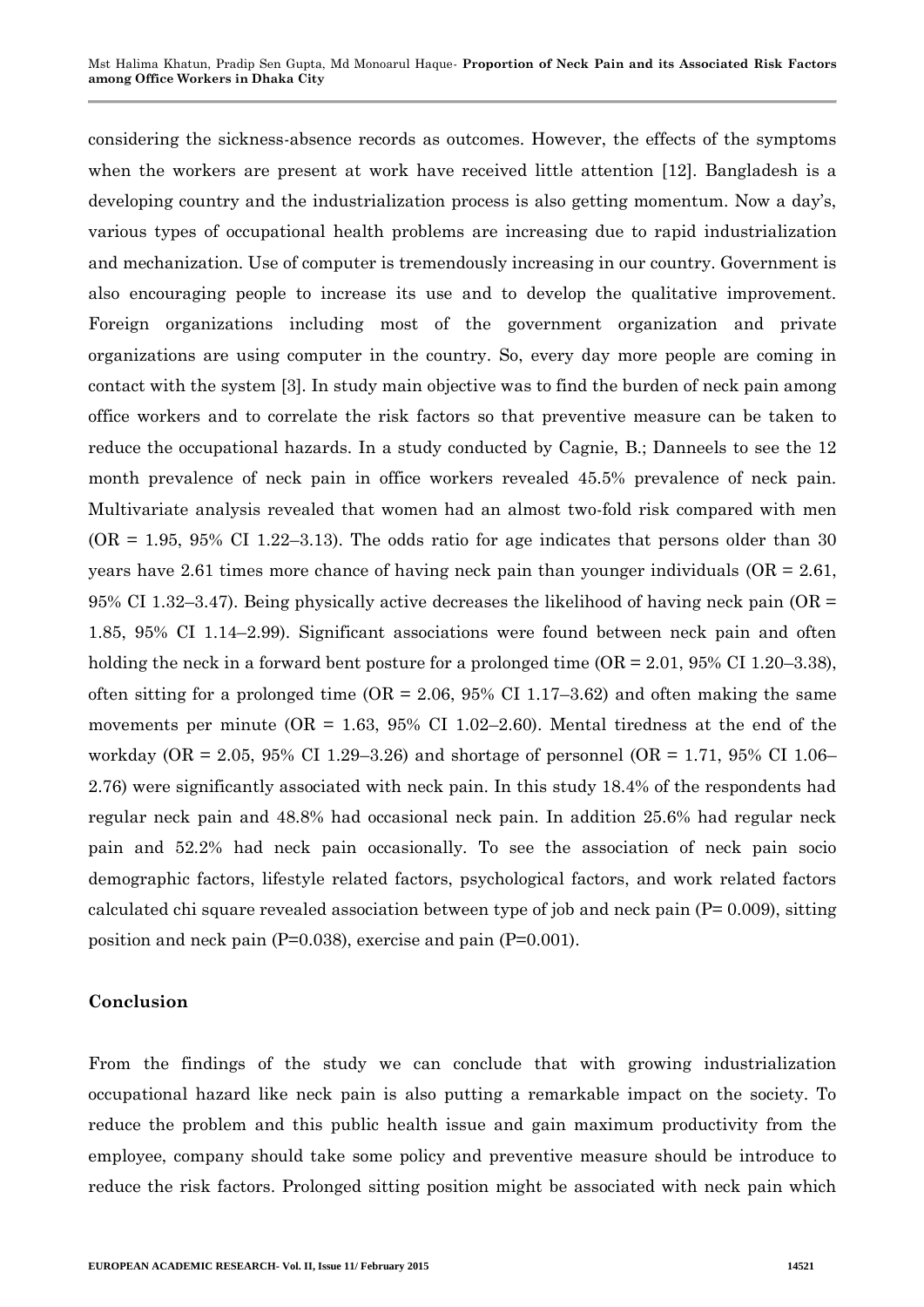can be reduce by having short break in between by standing on the side of the desk. Exercise has significant impact on neck pain which can be followed to reduce the possibility of neck pain.

### **REFERENCES:**

- 1. Binder AI. Cervical spondylosis and neck pain. BMJ 334 (7592): 527–31.
- 2. [Jmker](http://www.ncbi.nlm.nih.gov/sites/entrez?cmd=search&db=PubMed&term=%20IJmker%2BS%5bauth%5d) S et al. Prospective research on musculoskeletal disorders in office workers (PROMO): study protocol doi: [10.1186/1471-2474-7-55](http://dx.crossref.org/10.1186%2F1471-2474-7-55) PMCID: PMC1550718, Published online 2006 July 5.
- 3. [Ariens](http://www.ncbi.nlm.nih.gov/sites/entrez?cmd=search&db=PubMed&term=%20Ariens%2BG%5bauth%5d) G et al. Are neck flexion, neck rotation, and sitting at work risk factors for neck pain? Results of a prospective cohort study.
- 4. Brandt LPA, Andersen JH, Lassen CF, Kryger A, Overgaard E, Vilstrup I, Mikkelsen S. Neck and shoulder symptoms and disorders among Danish computer workers. Scand J Work Environ Health. 2004; 30:399–409.
- 5. Jensen C. Development of neck and hand-wrist symptoms in relation to duration of computer use at work. Scand J Work Environ Health. 2003; 29:197–205.
- 6. Juul-Kristensen B, Jensen C. Self reported workplace related ergonomic conditions as prognostic factors for musculoskeletal symptoms: the 'BIT' follow up study on office workers. Occup Environ Med.
- 7. Ortiz-Hernandez L, Gonzalez S, Martinez-Alcantara S, Mendez-Ramirez I. Computer use increases the risk of musculoskeletal disorders among newspaper office worker. Arch Med Res. 2003; 34:331–342.
- 8. Sillanpää J, Huikko S, Nyberg M, Kivi P, Laippala P, Uitti J. Effect of work with visual display units on musculoskeletal disorders in the office environment. Occup Med. 2003; 53:443–451.
- 9. Szeto G, Straker L, Raine S. A field comparison of neck and shoulder postures in symptomatic and asymptomatic office workers. ApplErgon. 2002; 33:75–84.
- 10. Szeto G, Straker L, O'Sullivan P. A comparison of symptomatic and asymptomatic office workers performing monotonous keyboard work, 1: neck and shoulder muscle recruitment pattern. Man Ther. 2005a; 10:270–280.
- 11. Van den Heuvel S, Van der Beek A, Blatter B, Bongers P (2006) Do work-related physical factors predict neck and upper limb symptoms in office workers? Int Arch Occup Environ Health.